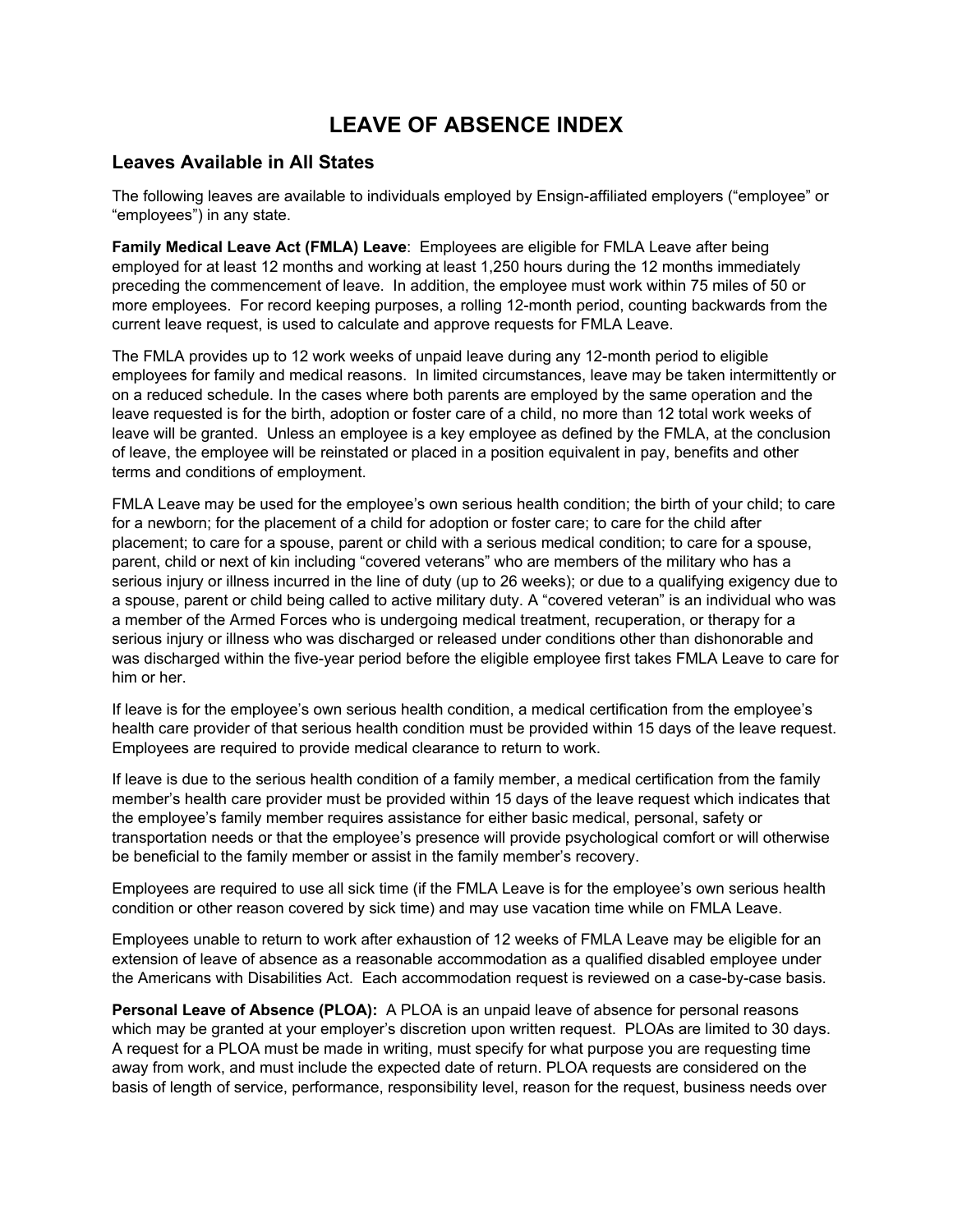the time period the leave is requested, and staffing requirements. PLOAs must be approved prior to the absence.

**Non-FMLA Medical Leave of Absence (Non-FMLA Leave):** If the need for leave is due to an employee's own medical condition and the employee is ineligible for any protected medical leave programs, an unpaid Non-FMLA Leave may be requested. A Non-FMLA Leave may be granted at your employer's discretion. Non-FMLA Leaves are limited to 30 days. A request for a Non-FMLA Leave must be made in writing, must specify that the need for leave is for medical reasons, and must include the expected date of return. You will be asked to provide medical certification of the medical condition. Non-FMLA Leave requests are considered on the basis of length of service, performance, responsibility level, reason for the request, business needs over the time period the leave is requested, and staffing requirements. Non-FMLA Leaves must be approved prior to the absence.

**Jury Duty or Witness Leave:** Employees summoned for jury duty may take the time off necessary to fulfill their obligation. Employees may also take time off to appear in court to comply with a subpoena or other court order as a witness in any legal proceeding, including a deposition. Except in Colorado and Nebraska, non-exempt employees will not receive pay during their absence for jury duty, but may use vacation time. Exempt employees are paid their regular salary for work missed due to jury or witness duty, unless a full week of work is missed. When a full week of work is missed, an exempt employee may use his or her vacation time. In Colorado and Nebraska, employees on jury duty are paid in accordance with state law. Non-exempt employees will not receive pay during their absence for witness duty, but can use vacation time. Employees shall notify their supervisor within 48 hours of receipt of the jury summons or notice of your obligation to appear as a witness. An attendance receipt or other written documentation establishing service as a juror or witness is required. Employees must report back to work if released and there is a reasonable amount of time remaining in the work day.

**Domestic Violence Leave:** Victims of domestic violence, sexual assault and stalking are provided with unpaid time off work to obtain certain services. The length of time available is dependent on state law. If no state law exists, employees are entitled to a reasonable period of time off.

**Bereavement Leave:** Full-time employees who have completed their Introductory Period of employment are eligible for bereavement leave in the event of the death of an "immediate family member." "Immediate family members" include current spouse, domestic partner, child, stepchild, parent, stepparent, mother-in-law, father-in-law, legal guardian, brother, sister, brother-in-law, sister-in-law, grandparent, grandparent-in-law, grandchild, son-in-law, or daughter-in-law or any other relative who resides in the employee's household. Part-time or full-time employees who have not completed their Introductory Period may request time off following the death of an immediate family member. Employees may take up to three consecutively scheduled work days off without pay, with a maximum of 24 working hours. Employees may use sick or vacation time during Bereavement Leave. If circumstances demand that additional time off be taken, a Personal Leave of Absence may be requested. Proof of relationship with the deceased and proof of death (such as an obituary or death certificate) may be requested. Multiple requests within a 90-day period will require proof of relationship and death.

**Military Leave:** Military Leave is granted as required by law to eligible employees who are military service members when such leave is necessitated by active military duty or to train or exam for such duty. Leave is also granted to employees who are a family member of military service members when necessitated by a spouse's leave from deployment during a military conflict, matters relating to an exigent circumstance (issues that may arise due to the fact that a family member has been called to active duty), or by a need to provide care for a family member who has a serious injury or illness incurred in the line of military duty.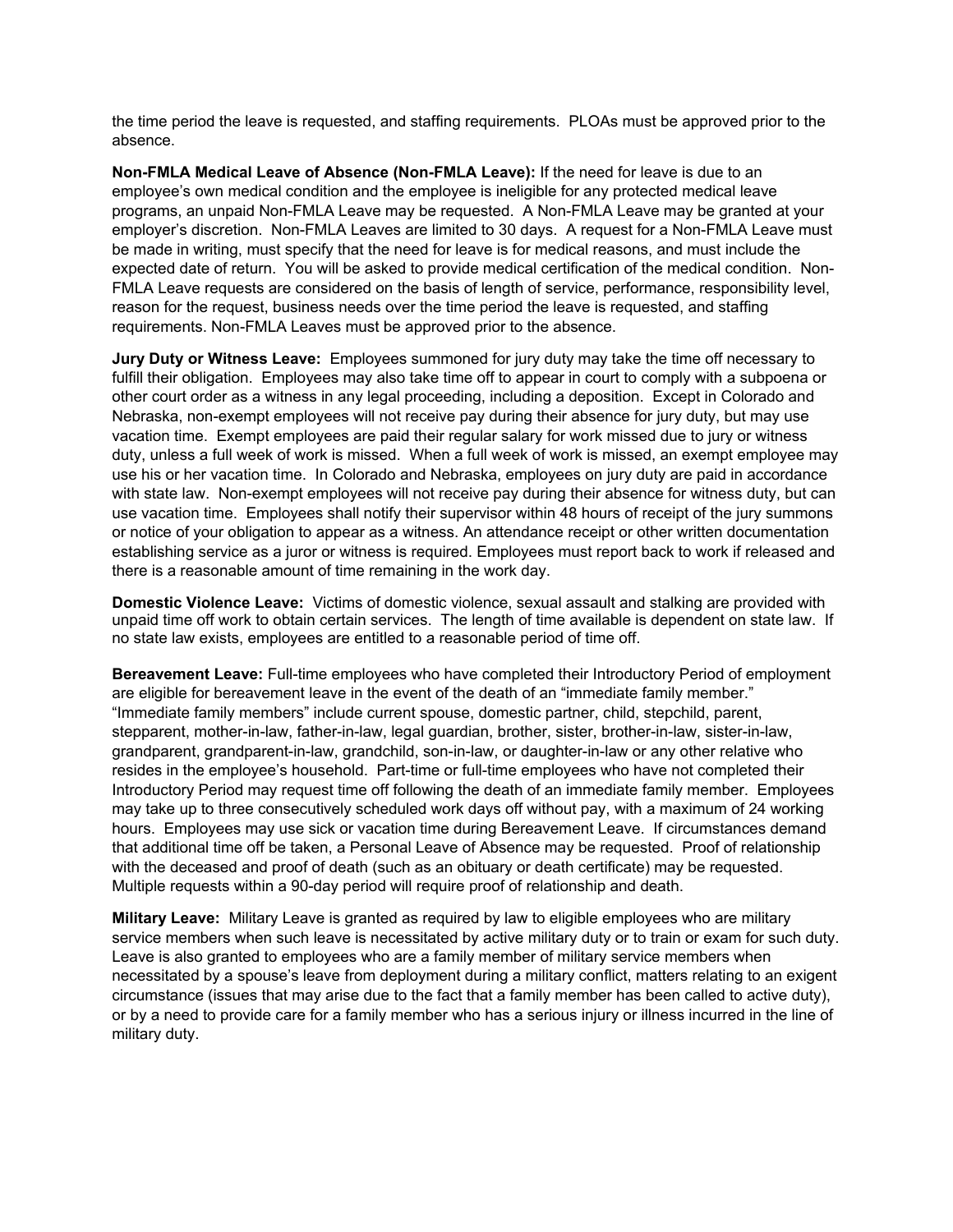# **State Specific Leaves**

The following leaves are available to individuals employed by Ensign-affiliated employers ("employee" or "employees") in the state specified.

### **ARIZONA**

Arizona Crime Victim Rights: Employees who are the victims of or are related to a victim of certain crimes may take an unpaid leave of absence to attend legal proceedings related to the crime. Advance notice of the need for leave is required.

Arizona Domestic Violence Leave: Employees may use sick time for absence necessary due to domestic violence, sexual violence, abuse or stalking, provided the leave is to allow the employee to obtain for the employee or the employee's family member: medical attention needed to recover from physical or psychological injury or disability caused by domestic violence, sexual violence, abuse or stalking; services from a domestic violence or sexual violence program or victim services organization; psychological or other counseling; relocation or taking steps to secure an existing home due to the domestic violence, sexual violence, abuse or stalking; or legal services, including but not limited to preparing for or participating in any civil or criminal legal proceeding related to or resulting from the domestic violence, sexual violence, abuse or stalking. No state regulation requires time off for this purpose, but employees will be granted a reasonable time off for this purpose.

# **CALIFORNIA**

California Family Rights Act (CFRA) Leave: CFRA Leave may be granted if an employee has more than 12 months of service and has worked at least 1,250 hours in the 12-month period immediately preceding the commencement of the leave. This leave may be up to 12 work weeks in a 12-month period for the birth, adoption, bonding period or foster care placement of a child, or for an employee's own serious health condition or that of his or her child, parent or spouse or domestic partner.

If the need for CFRA Leave is for the employee's own serious health condition, a medical certification from a health care provider of the serious health condition is required before leave will be approved. Employees are required to provide a medical clearance to return to work. If the leave is common to both FMLA and CFRA, the leaves will be run concurrently and cannot exceed more than 12 work weeks in a 12-month period.

If the need for CFRA Leave is due to the serious health condition of a family member, a medical certification from the family member's health care provider must be provided within 15 days of the leave request which indicates that the employee's family member requires assistance for either basic medical, personal, safety or transportation needs or that the employee's presence will provide psychological comfort or will otherwise be beneficial to the family member or assist in the family member's recovery.

When an employee stops working or reduces their work hours to care for a family member who is seriously ill or to bond with a new child, they may be eligible to a partial income replacement program offered to workers in the State of California called Paid Family Leave (PFL). Information on PFL benefits is available from the Human Resources/Payroll Representative or the California Employment Development Department offices. PFL does not provide you with any additional rights to take leave from work.

California Crime Victim/Domestic Violence Leave: Employees who are the victims of or are related to a victim of certain crimes may take an unpaid leave of absence from work to attend judicial proceedings related to the crime. Advance notice of the need for leave is required. Employees who are victims of domestic violence or sexual assault are eligible for unpaid leave to seek medical attention for injuries caused by domestic violence or sexual assault; obtain services from a shelter program or rape-crisis center as a result of domestic violence or sexual assault; obtain psychological counseling related to an experience of domestic violence or sexual assault; or to follow through on any legal action, such as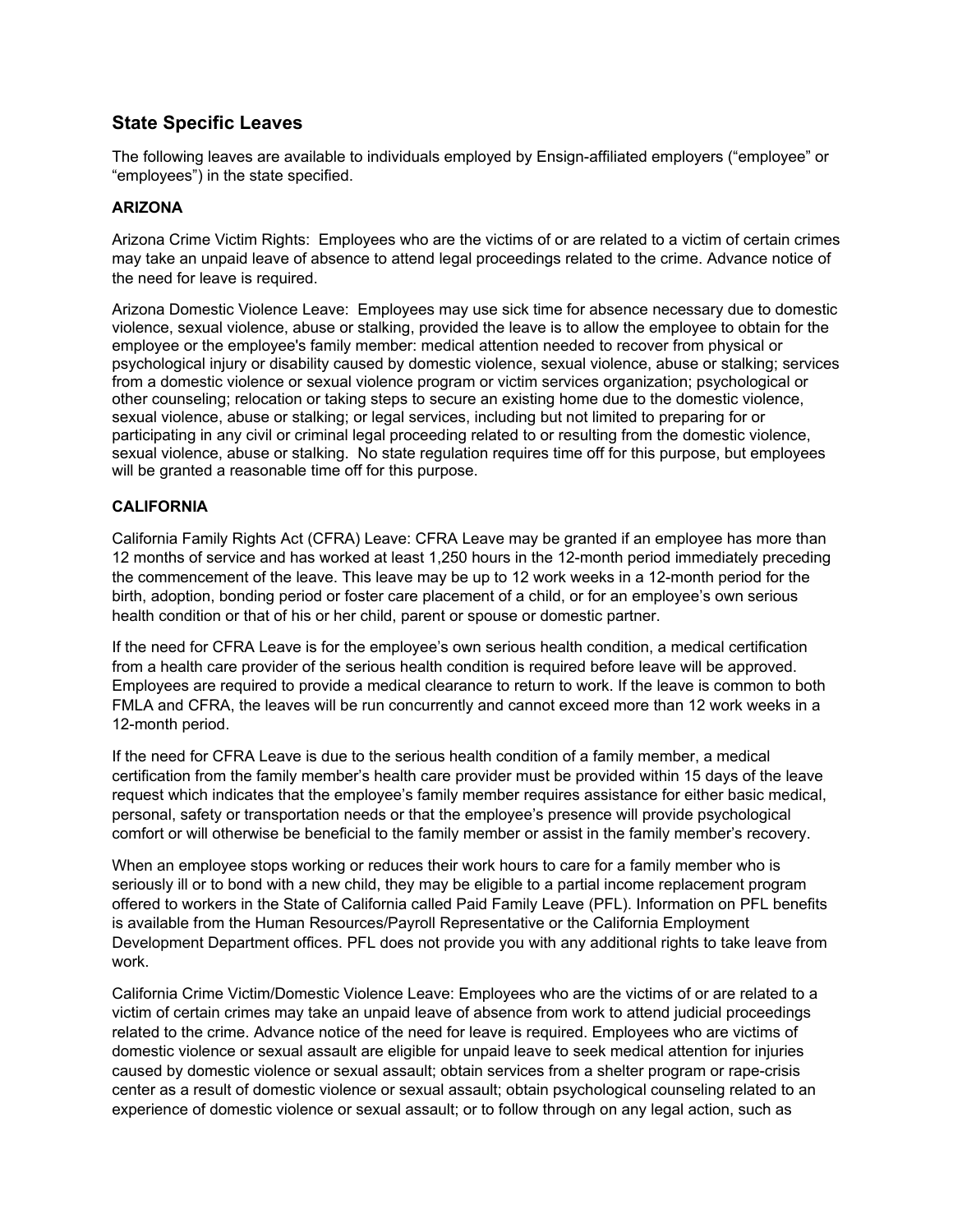obtaining restraining orders, or appearing in court to obtain relief to ensure their safety and/or the safety of their dependents. Vacation or sick time may be used during such leaves.

California Organ/Bone Marrow Donation Leave: Employees who have been employed at least 90 days immediately preceding the commencement of the leave are eligible for paid time off for the purposes of donation of organs or bone marrow to another individual. Notice of intent to take such leave should be given as soon as is practicable. An employee is eligible for 30 business days of paid leave in any 1-year period for organ donation and 5 business days of paid leave in any 1 year period for bone marrow donation. The 1-year period consists of 12 consecutive months beginning on the date employee leave begins. Employees must use up to five days of sick or vacation (or combination thereof) for time off related to bone marrow donation and up to two weeks for organ donation.

California Pregnancy Disability Leave (PDL): Female employees are eligible for PDL from the first day on the job. PDL provides unpaid time off of work, as certified by a health care provider, for prenatal care, severe morning sickness, doctor-ordered bed rest and any other medical condition related to pregnancy. Up to four months of PDL leave is allowed for each pregnancy and there is no annual limit. Employees must provide medical certification from a health care provider of the need for PDL. Written certification must include the date on which the employee became disabled due to pregnancy, the probable duration of the period of disability, and an explanatory statement that the employee is unable to work at all or unable to perform any or one of the essential functions of their job. This leave may be taken intermittently or on a reduced work schedule when medically necessary. Employees taking intermittent leaves may be temporarily transferred to positions with equivalent pay and benefits that can better accommodate the intermittent leaves. The minimum leave period is one hour. Employees may elect to use vacation and/or sick time to cover time spent on PDL. State disability insurance may be available if the employee meets the requirements for such programs. In most situations, employees granted an approved PDL will be reinstated to the same or comparable position at the conclusion of her leave. When returning to work employees will be required to provide medical clearance. If the employee is eligible for FMLA, both FMLA and PDL will run concurrently.

California Emergency Personnel Leave: Employees may take time off to perform emergency duty as a volunteer firefighter, a reserve peace officer, or emergency rescue personnel or to engage in training for such duties.

California Family Military Leave: Employees who work an average of at least 20 hours per week may take up to ten days of unpaid leave while their spouse is on leave from military deployment. To be eligible, the employee's spouse must be a member of the U.S. Armed Forces (including National Guard or Reserves) on leave from deployment during a period of military conflict in an area designated as a combat theater or combat zone. Under California law, "spouse" is defined to include a registered domestic partner.

California Family School Partnership Leave: School partnership leave is available to any employee who is a parent, guardian, or grandparent having custody of 1 or more children in kindergarten or grades 1 through 12, or attending a licensed day care company. There is no minimum length of service requirement to be eligible. Unpaid leave will be granted for up to 40 hours each school year, not to exceed 8 hours in any calendar month, for the purpose of participating in school activities of a child of the employee. There is no limit on the amount of time that may be permitted to attend a parent-teacher conference due to the suspension of their child. An employee shall use vacation pay for periods covered by an authorized school activity leave. Otherwise, the time off is without pay. If both parents, guardians, or grandparents of a child are employed by the same employer, and permitting both individuals to take time off would cause hardship on the operation, only the person who gives notice first will be approved for time off. Both parents, guardians, or grandparents may take time off simultaneously due to the suspension of a child.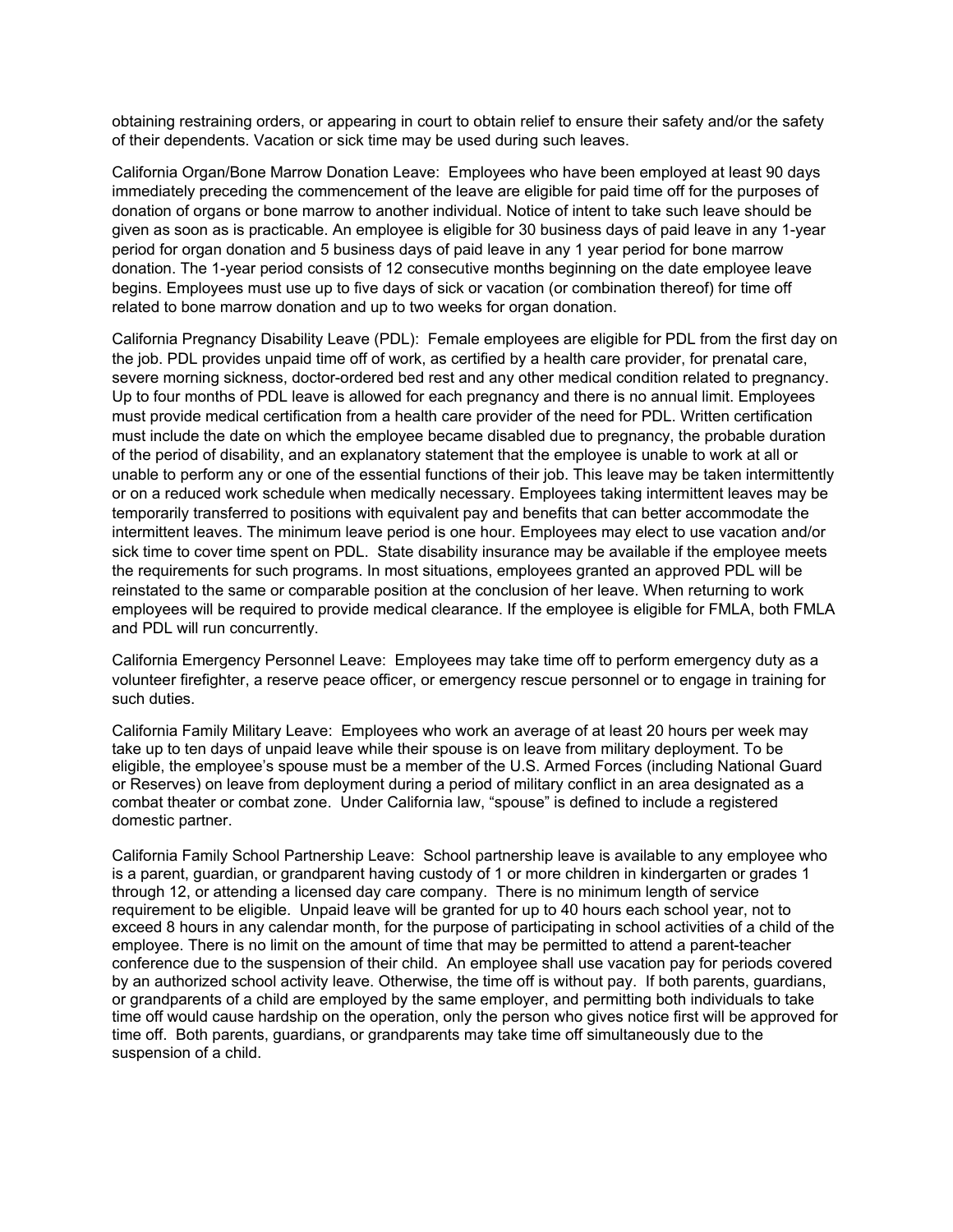#### **COLORADO**

Colorado Domestic Abuse Leave: Employees may request or take up to 3 working days of leave from work in any 12-month period, with or without pay, if the employee is the victim of domestic abuse, stalking, sexual assault, or other crimes related to domestic abuse. Time in excess of three working days may be granted. Notice of intent to take such leave should be given as soon as is practicable. If notice is not practicable, notice must be given as soon as practicable. Employees who are victims of domestic abuse, stalking, sexual assault, or other crimes related to domestic abuse are eligible for unpaid leave to seek medical attention for injuries caused by domestic violence or sexual assault; obtain services from a shelter program or rape-crisis center as a result of domestic violence or sexual assault; obtain psychological counseling related to an experience of domestic violence or sexual assault; or to follow through on any legal action, such as obtaining restraining orders, or appearing in court to obtain relief to ensure their safety and/or the safety of their dependents. Vacation or sick time may be used during such leaves.

Colorado Family Care Act (FCA): Colorado does not have its own family and medical leave law. However, Colorado's FCA allows employees to take unpaid leave from employment as allowed under the FMLA but expands the definition of family members who can be cared for by employees. The FCA's definition of family members includes a person to whom the employee is related to by blood, adoption, legal custody, marriage, civil union, and committed, "live-in" relationship. As a result, an employee is permitted to use FMLA leave for a child, regardless of the age or dependency of the child, as well as for a sibling, partner in a civil union, grandparent, grandchild, or in-law.

#### **IOWA**

Iowa Pregnancy Disability Leave (IPDL): Employees are eligible for IPDL from the first day on the job. There is no minimum length of service or minimum hours worked requirement to be eligible for IPDL. IPDL may be granted up to eight weeks of leave when other leaves are unavailable. IPDL may be taken intermittently or as a reduced work schedule when medically recommended. Medical certification from a health care provider of the need for IPDL is required. In most situations, employees granted an approved IPDL will be reinstated to the same or comparable position at the conclusion of the leave. When returning to work employees will be required to provide medical clearance. Employees must use sick time and may use vacation time to cover time spent on IPDL.

#### **KANSAS**

Kansas Pregnancy Disability Leave (KSPDL): Employees are eligible for KSPDL from the first day on the job. There is no minimum length of service or minimum hours worked requirement to be eligible for KSPDL. When leave is unavailable or sufficient leave is unavailable under any other leave plan, the company grants unpaid leaves of absence when an employee is disabled by pregnancy. KSPDL is available for a reasonable period of time during which the employee is disabled by pregnancy or following childbearing and upon the employee's signifying her intent to return to work within a reasonable time. If the employee is also eligible for FMLA, KSPDL shall not run concurrently. An employee may elect to use sick time or vacation time to cover time spent on KSPDL. Employees are not required to use vacation time during KSPDL.

Kansas Domestic Abuse Leave: Once all sick and vacation time is exhausted, employees may take up to eight working days of leave from work, with or without pay, if the employee is the victim of domestic abuse, stalking, sexual assault, or other crimes related to domestic abuse. Time in excess of eight working days may be granted.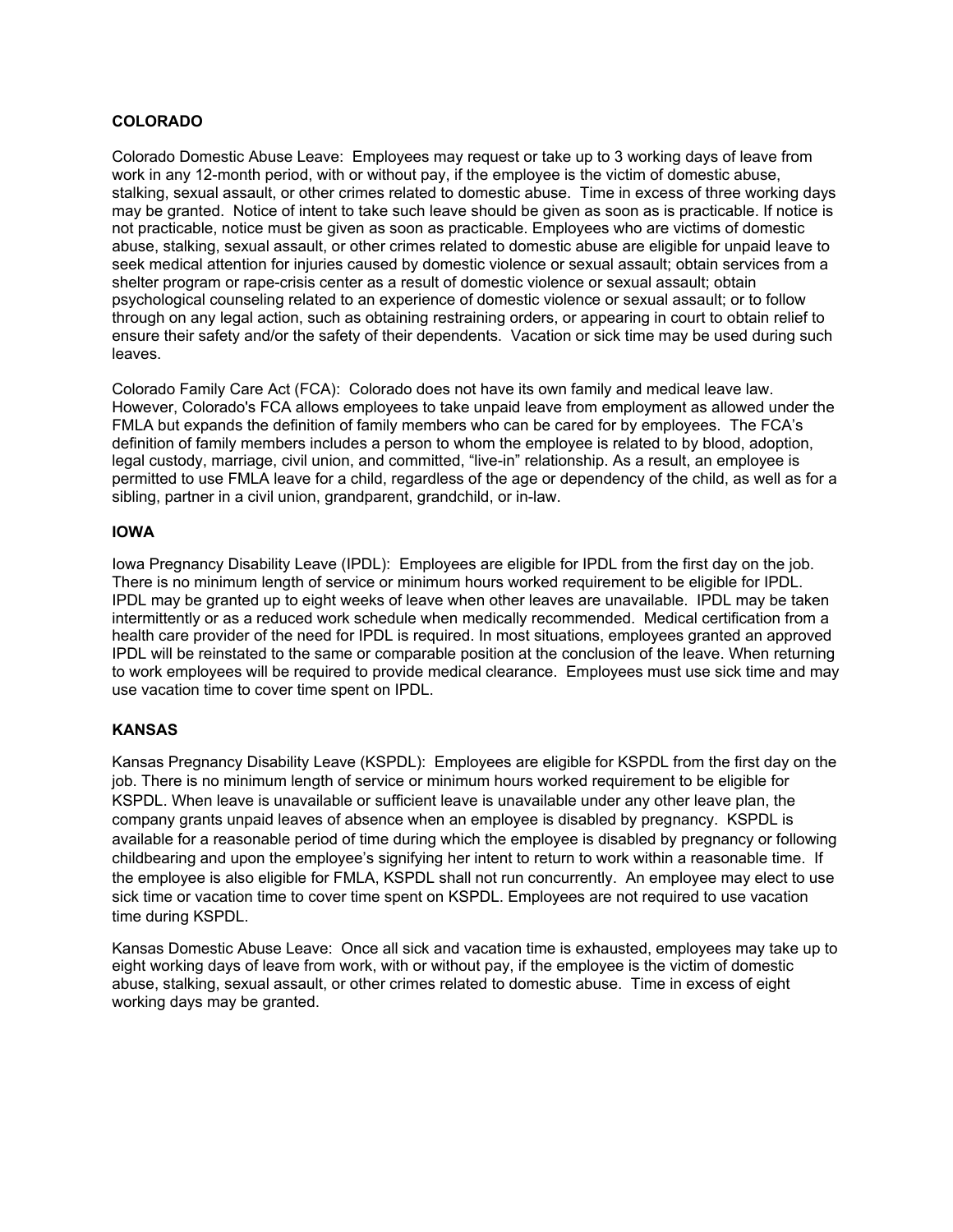#### **NEVADA**

Nevada Domestic Abuse Leave: Employees may take up to 160 hours of leave from work in any 12 month period and must be used within 12 months immediately following the date on which the domestic violence occurred. Time in excess of 160 hours may be granted. Vacation or sick time may be used during such leave.

#### **OREGON**

Oregon Family Leave Act (OFLA): OFLA Leave may be granted where the employee has been employed for at least 180 days immediately prior to the date leave begins and the employee has worked for at least 25 hours per week during the 180-day period. For parental leave, employees are eligible after being employed for 180 calendar days, without regard to the number of hours worked.

Employees may take OFLA Leave for the birth of the employee's child, to care for the employee's newborn, newly adopted or newly placed foster child under 18 years of age or for a newly adopted or newly placed foster child 18 years of age or older who is incapable of self-care because of a physical or mental impairment. It also includes leave to effectuate the legal process for placement of a foster child or the adoption of a child.

OFLA Leave is also available for the provision of care for a family member defined as spouse, samegender domestic partner, employee's or same-gender domestic partner's biological, adoptive, step or foster parent or child, legal guardian or person with whom an employee has or had a parental relationship involving financial or day-to-day responsibility for a child, employee's parent-in-law or parent of an employee's same-gender domestic partner, and employees' grandparents and grandchildren who has a serious health condition.

OFLA Leave is also available for an employee's own serious health condition. This includes any disability due to pregnancy or prenatal care.

OFLA Leave is also available for an employee's child's non-serious illness, injury, or other condition that requires home care. Leave to care for a child with a non-serious injury or illness does not cover routine dental or medical appointments. Children must be under age 18 unless they are substantially limited by a physical or mental impairment.

An employee is eligible for a total of 12 weeks of OFLA Leave in a rolling 12-month period, measuring backwards from the first day of the leave. In some cases, the leave can be extended for up to 24 or 36 weeks in certain circumstances: An employee who uses 12 weeks of OFLA Leave for the birth or adoption of child can take an additional 12 weeks of OFLA Leave to care for a child suffering from a nonserious illness, injury, or condition that requires home care. If another family member is available to care for the child, an employee may not be granted additional leave time. A female employee can take an additional 12 weeks of OFLA Leave in a 12-month period if disabled by pregnancy or childbirth.

When two family members work at the same employer, the employees cannot take concurrent OFLA Leave unless both employees need to recover from or seek treatment for their own serious health conditions; the employee needs to care for the other employee who has a serious health condition; or the employee needs to care for a child's serious health condition while the other employee cares for his or her own serious health condition.

If OFLA Leave is granted, sick time must be used. When sick time is exhausted, the employee may elect to use vacation time.

Oregon Military Family Leave: Employees who work an average of at least 20 hours per week are eligible for this leave. During a period of military conflict, an employee who is a spouse or domestic partner of a member of the U.S. Armed Forces (including National Guard or Reserves) who has been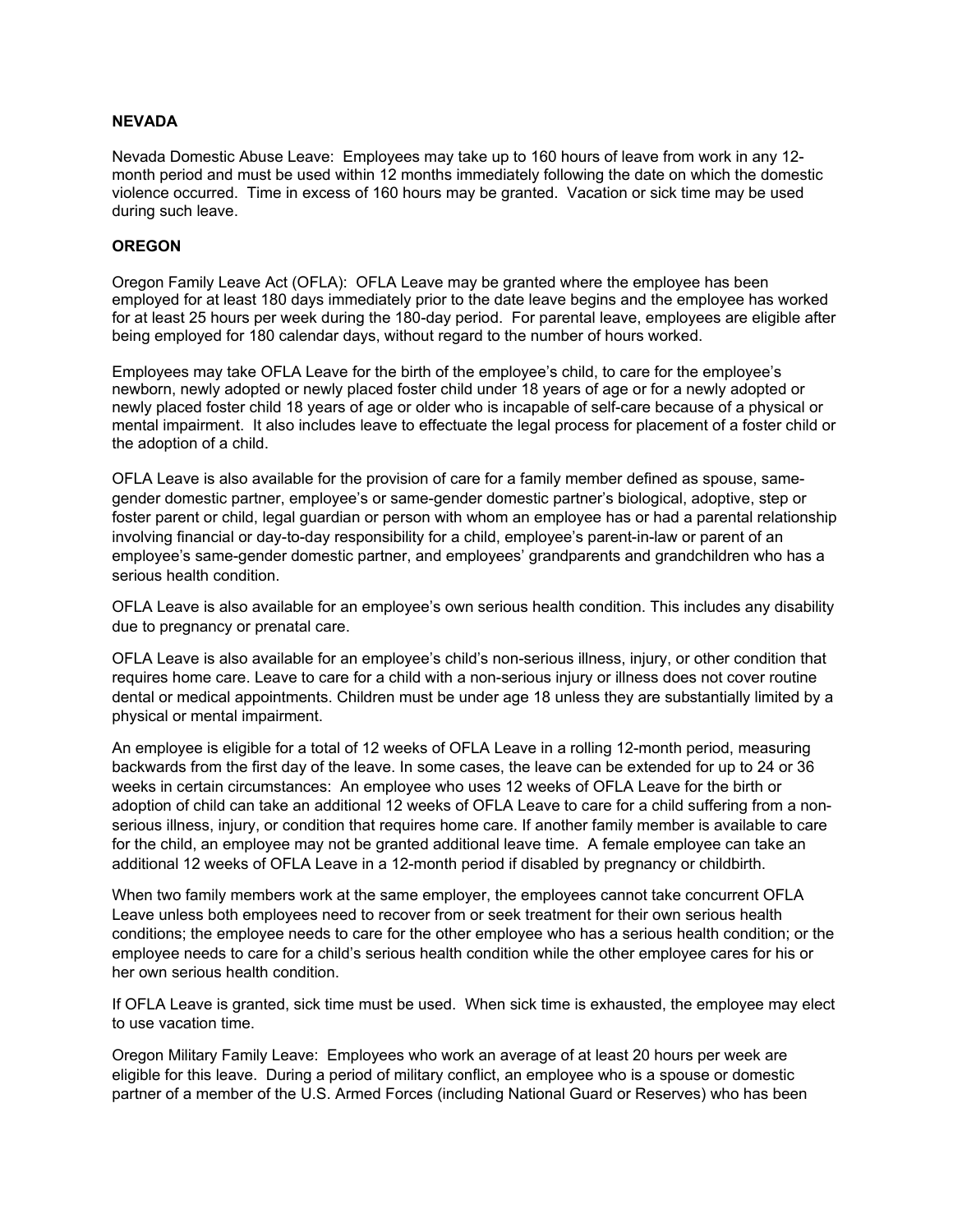notified of an impending call or order to active duty or has been deployed is entitled to a total of 14 days of unpaid leave per deployment after the military spouse or domestic partner has been notified of an impending call or order to active duty and before deployment or when the military spouse is on leave from deployment. This leave may be taken continuously or intermittently. Employees may use sick or vacation time to cover time spent on this leave.

## **WASHINGTON**

Washington Domestic Violence, Sexual Assault or Stalking Leave: Employees who are victims of domestic violence, sexual assault or stalking may take a reasonable leave from work, intermittent leave, or leave on a reduced schedule to seek legal or law enforcement assistance or remedies to ensure the health and safety of the employee or employee's family members including, but not limited to, preparing for, or participating in, any civil or criminal legal proceeding related to or derived from domestic violence, sexual assault, or stalking; seek treatment by a health care provider for physical or mental injuries caused by domestic violence, sexual assault, or stalking, or to attend to health care treatment for a victim who is the employee's family member; obtain, or assist a family member in obtaining, services from a domestic violence shelter, rape crisis center, or other social services program for relief from domestic violence, sexual assault, or stalking; obtain, or assist a family member in obtaining, mental health counseling related to an incident of domestic violence, sexual assault, or stalking, in which the employee or the employee's family member was a victim of domestic violence, sexual assault, or stalking; or participate in safety planning, temporarily or permanently relocate, or take other actions to increase the safety of the employee or employee's family members from future domestic violence, sexual assault, or stalking. The term "family member" means any individual whose relationship to the employee can be classified as a child, spouse, parent, parent-in-law, grandparent, or person with whom the employee has a dating relationship. Employees shall give advance notice of the employee's intention to take leave. When advance notice cannot be given due to unforeseen circumstances, the employee or his or her designee must give notice to the company no later than the end of the first day that the employee takes such leave. Vacation or sick time may be used during such leaves.

Washington Pregnancy Disability Leave (WPDL): WPDL may be granted if an employee has been employed for at least 12 months. The time does not need to be consecutive. Non-consecutive time that should be counted towards the 12-month requirement and can include prior periods of employment. Employees must also have worked for the company for at least 1,250 hours in the 12 months preceding the leave.

WPDL provides unpaid time off needed for leave that is medically necessary to address any disability due to pregnancy or childbirth, based on a woman's individual condition. Employees should request WPDL 30 days in advance of when WPDL is needed. If 30 days' notice is not practicable, notice must be given as soon as practicable. Medical certification from a health care provider of the need for WPDL will be required. WPDL may be taken intermittently or on a reduced work schedule when medically necessary. Employees taking intermittent leaves may be temporarily transferred to positions with equivalent pay and benefits that can better accommodate the intermittent leaves. The minimum leave period is one hour. An employee may elect to use sick time or vacation time to cover time spent on WPDL.

Washington Family Leave Act (WFLA) Leave: Leave under the WFLA may be granted if an employee has completed 12 months of service and has worked for the employer at least 1,250 hours in the 12 month period before the date of the leave.

Unpaid leave for up to 12 work weeks in a 12-month period is available for the birth, adoption, bonding period or foster care placement of a child, or for an employee's own serious health condition or that of his or her child, parent, or spouse. WFLA Leave should be requested at least 30 days in advance of when WFLA Leave is needed, if practicable. If not practicable, notice must be given as soon as possible